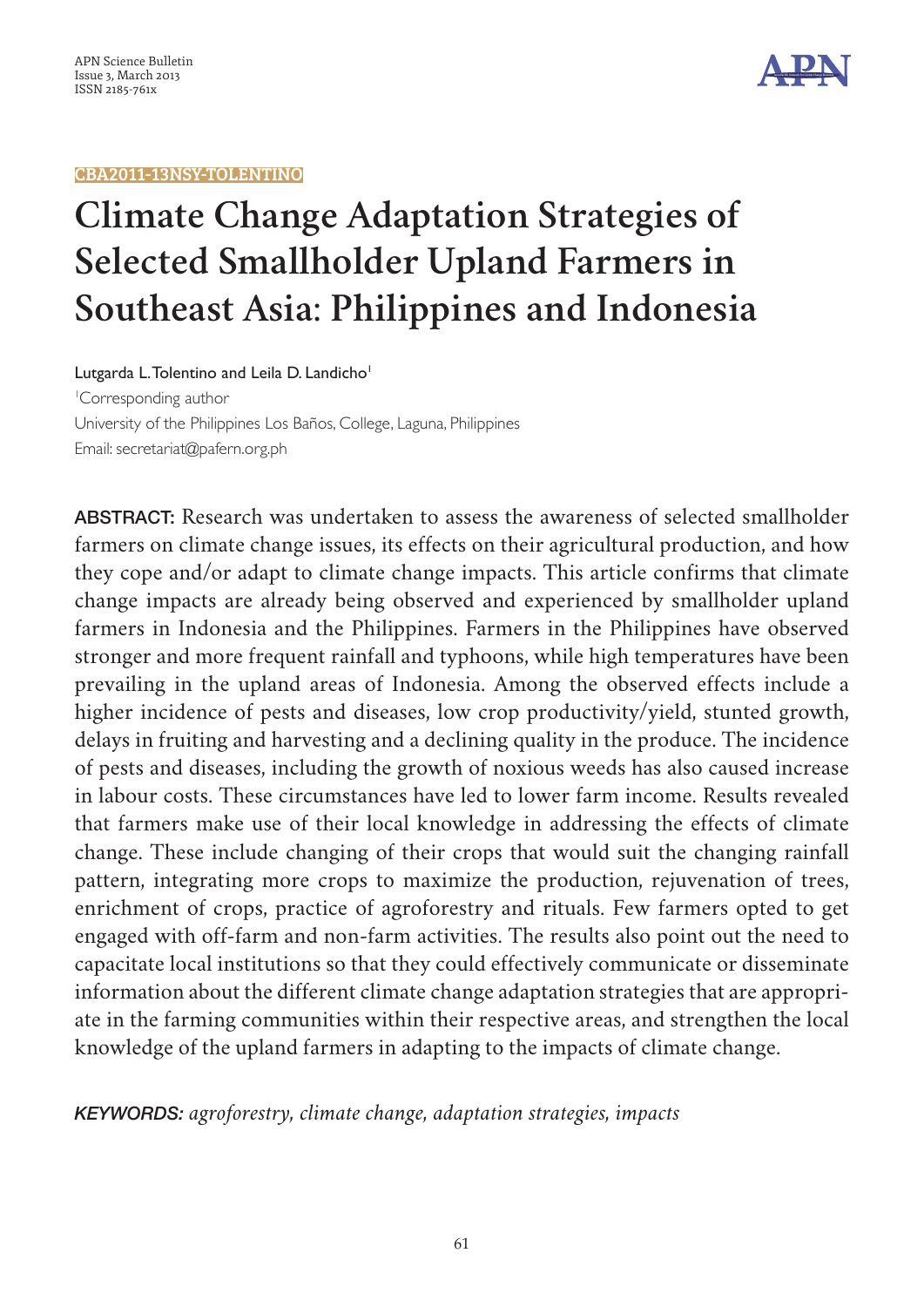# **The Research**

This research was undertaken to assess the understanding and awareness of agroforestry practitioners and upland farmers on the issue of climate change and its impacts in agricultural development; identify indicators and evidence of climate change based on farmers' experiences and observations; analyse the different mechanisms and strategies that are being employed by upland farmers in coping with the impacts of climate change; and formulate recommendations for national and local development organizations for the adoption of appropriate climate change mitigation and adaptation strategies.

The research covered 56 smallholder respondents representing three major islands (Luzon, Visayas and Mindanao) in the Philippines; and upland farmers in the Forest Park, Wan Abdur Rahman Forest Park, Register 22 Way Waya, and People's Forest in Lampung Province in Indonesia.

## **Results**

## *Climate Change Observed by the Smallholder Farmers*

Upland farmers have already been experiencing climate change (Visco et al., 2011). All farmers noted considerable changes in climate compared with prevailing climate of the past. They recalled that, in the past, they could accurately plan their agricultural production because of predictable rainfall patterns. But 43% of the respondents have observed changing climatic patterns in recent years, particularly since 2000. Specifically, 39% observed that heat is more intense, while 36% mentioned strong and frequent typhoons especially in year 2010 and 2011 (Figure 1). Specifically, in Northern Mindanao area and Eastern Visayas, the classified Type IV climate should result in an even distribution of rains throughout the year. However, farmers perceived longer rainy seasons to the extent that heavy rains are still observed during the summer season. This was also the claim of farmers in Northern and Southern Luzon.



#### **Figure 1.** Indications of climate change as observed by the respondent-farmers in the Philippines

In Indonesia, on the other hand, 79% of the respondents considered the change in temperature as an indication of climate change (Wulandari et al., 2011). At present, the climate is much hotter compared to the

## **HIGHLIGHTS**

- » Climate change is already being experienced by smallholder upland farmers in Indonesia and the Philippines, as evident by the changing and abnormal rainfall and temperature patterns.
- » Agricultural crop production has been greatly affected by climate change. Major effects include higher incidence of pests and diseases, low crop productivity/yield, stunted growth, low farm income, delays in fruiting and harvesting, declining quality of produce. The incidence of pests and diseases, including the growth of noxious weeds, has also resulted in increased labour costs.
- » Smallholder farmers utilize local knowledge to cope with/adapt to the impacts of climate change. These include changes in cropping patterns, change of crop, crop diversification, agroforestry practices, among others.
- » 70% and 100% of respondents in Indonesia and the Philippines, respectively, believed that agroforestry is a key strategy in climate change adaptation because of the diversity of direct and indirect benefits from the system, and the diversity of crop products. The loss of one crop can be compensated by another crop, particularly woody perennials.

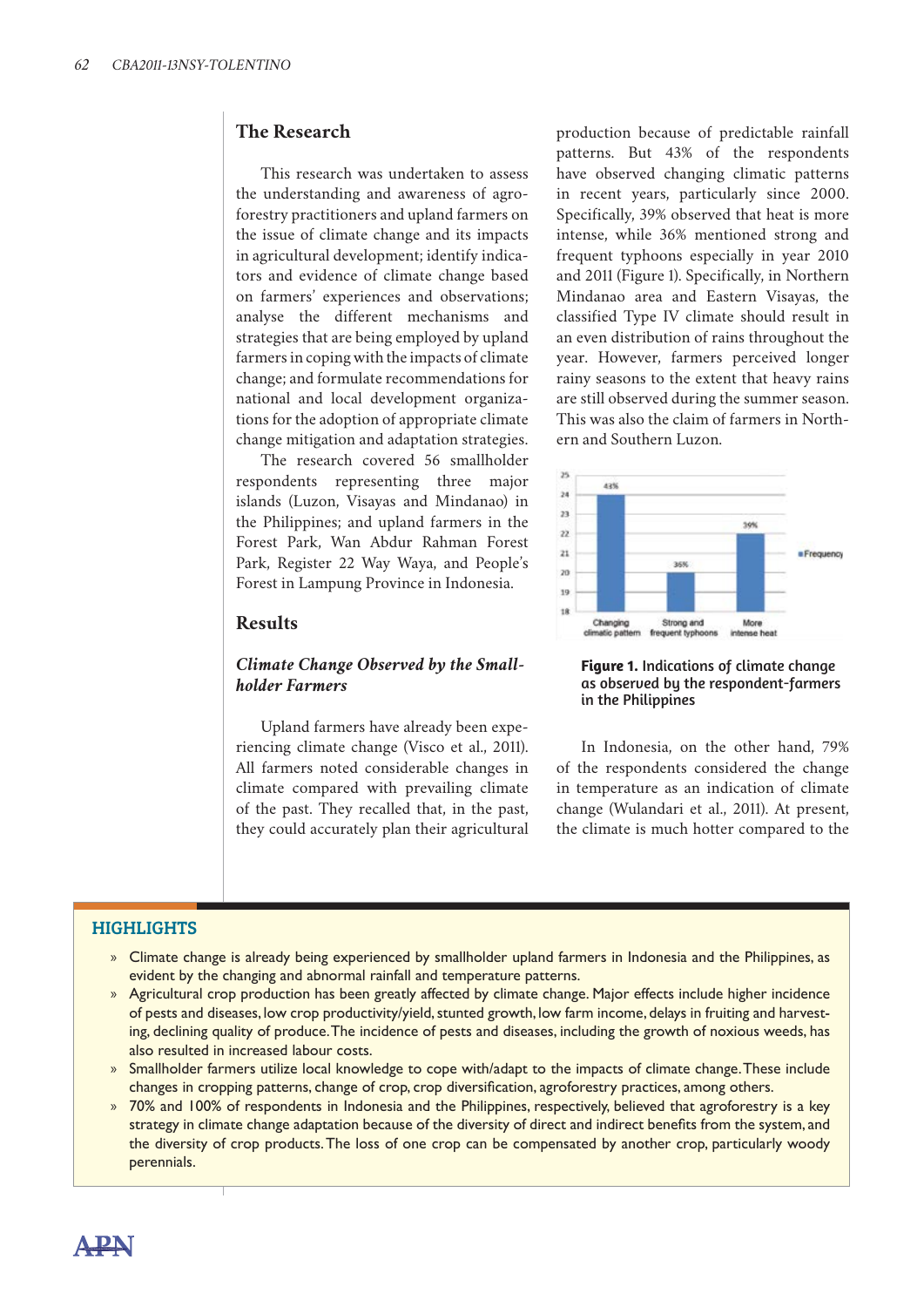past. Also, in the past, they could easily predict rainy and summer seasons, but now, fluctuating climatic patterns are observed.



**Figure 2.** Observed effects of climate change in agricultural production of respondent-farmers in the **Philippines** 

## *Observed Impacts of Climate Change in Agricultural Crop Production*

Climatic changes have affected the agricultural production of respondent-farmers, simply because agriculture is influenced largely by rainfall and temperature. Visco et al. (2011) noted that generally, there has been a decline in the crop production of the respondents in the Philippines. Figure 2 shows that the decline in crop production is attributed to higher incidence of pests and diseases (35%), stunted growth (39%), and increased labour costs (14%). In addition, delayed fruiting (21%) and livestock mortality (8%) were also observed. In Indonesia, on the other hand, among the effects of climate change in agricultural crop production include delays in crop harvesting (82%), declining crop yields (77%), declining quality of produce (66%); and increasing incidences of pests and diseases (51%) (Wulandari et al., 2011).

## *Climate Change Adaptation Strategies of Smallholder Farmers*

Results revealed that farmers make use of their local knowledge in addressing the effects of climate change to their agricultural production in both countries (Visco et al., 2011; Wulandari et al., 2011). Most of them mentioned changing their crops to suit the changing rainfall patterns, integrating more crops to maximize production, and a few practice rituals to prevent crops from pest infestation, while most of the respondents would not only plant the crops, but also engage in off-farm and/or non-farm activities, leaving their farms uncropped (Figure 3). Perhaps the lack of resources and motivation to address the impacts of climate change has resulted in the engagement in off-farm and non-farm activities.

Meanwhile, in Indonesia, climate change adaptation strategies employed by the respondents include rejuvenation of trees, enrichment of crop species using local knowledge, textbook studying, or radio broadcasts. These strategies, according to 70% of the respondents, were effective in addressing the impacts on fruit crops, crop yield, water management and soil conditions (Wulandari et al., 2011). However, these did not address the problem of increased pest and disease incidences. About 74% of the respondents believed that agroforestry could be a best alternative land-use management system that could address the impacts of climate change.

## *Institutional Support for Climate Change Adaptation*

The results also suggest a lack of information dissemination or communications from local development organizations on relevant climate change issues and strategies for climate change adaptation that could be employed by the farmers in the study sites in the Philippines (Figure 4).

Meanwhile, in Indonesia, 89% of the respondents noted that the absence of assistance or programmes to mitigate or adapt to the impacts of climate change, particularly in the farming communities. Meanwhile, 11% of the respondents mentioned that the Forestry Sub-department had provided information about climate change, but this did not extend to mitigation and adaptation strategies. Thus, farmers believe that proper information dissemination and strengthening of community organizations are necessary to enhance their capacities to adapt to the impacts of climate change.

It is apparent, therefore, that local government organizations need to be equipped with the knowledge and skills pertaining to climate change and options for mitigation and adaptation, so these could be transferred to upland farmers within their area.

## **Conclusion**

Climate change is being experienced by upland farmers, and observations include higher incidences of pests and diseases, low crop productivity/yield, increasing labour costs, low farm income, and delays in fruiting and harvesting. Results also confirm earlier research highlighting the role of local (traditional) knowledge of the smallholder farmers in climate change adaptation.